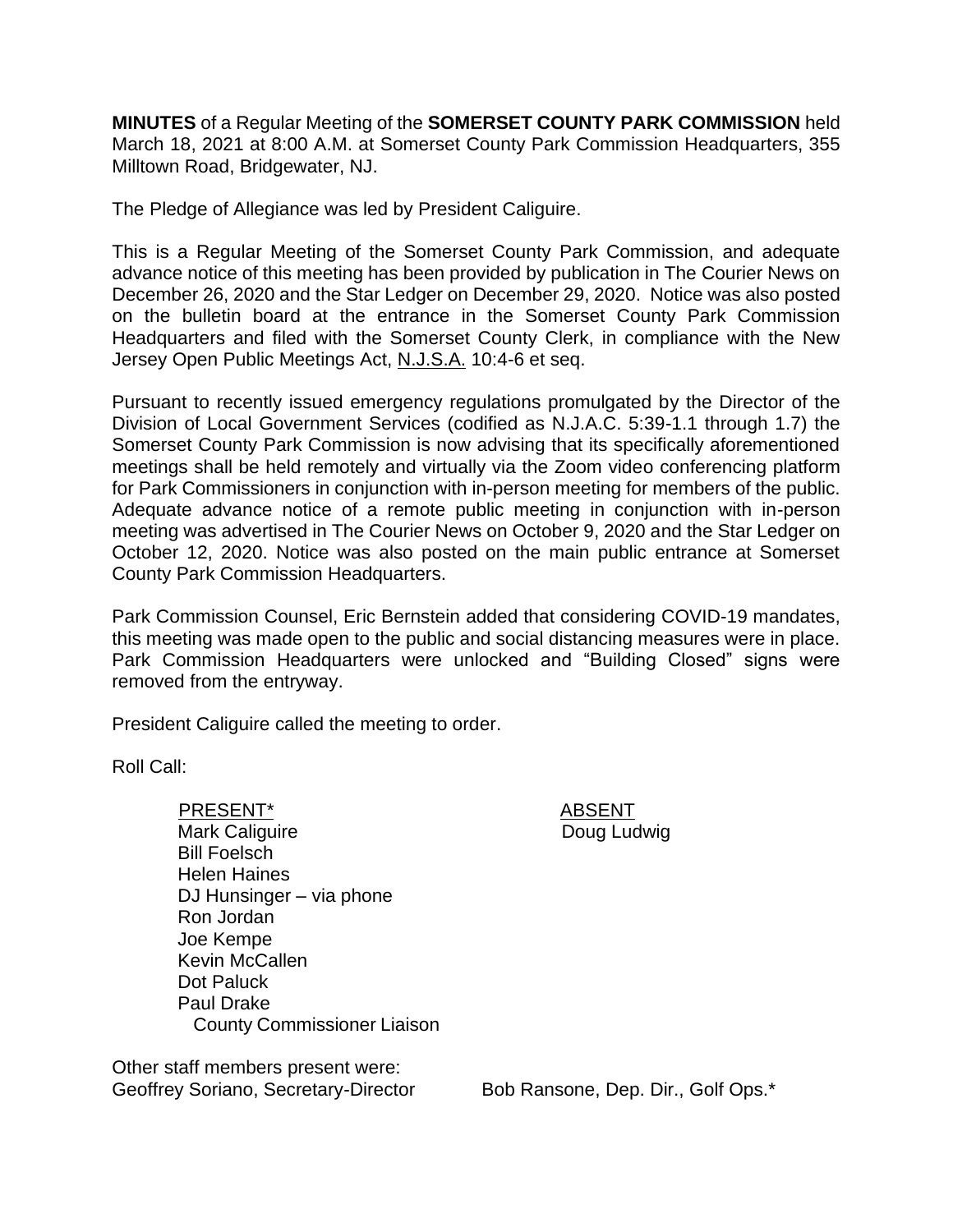Janine Erickson, Executive Assistant Pierce Frauenheim, Dep. Dir., Park Ops.\* Dina Trunzo, Admin, Leisure & Comm. Svc Donna Umgelter, Admin, HR\*

\*Participated via video conference. In light of the current COVID-19 mandates, Commissioners, Counsel, Public Relations, and Senior Management staff were asked to participate in this meeting remotely.

Also in attendance via video conference: Eric Bernstein, Legal Counsel.

## **PRESENTATION OF SERVICE AWARDS**

Brian Kelly and Daniel Pierson both earned an award for 5 Years of Service. Alan Conover earned an award for 20 Years of Service.

The in-person presentation of service awards has been postponed at this time.

### **APPROVAL OF THE MINUTES**

President Caliguire called for the approval of the minutes of the regular meeting held on February 18, 2021. Moved by Commissioner Hunsinger; seconded by Commissioner Kempe. YEAS: Commissioners Haines, Kempe, McCallen, Vice President Hunsinger, and President Caliguire. ABSTAIN: Commissioners Foelsch, Jordan, and Paluck NAYES: None. ABSENT: Commissioner Ludwig.

### **APPROVAL OF BILLS FOR PAYMENT**

The following resolutions were moved by Commissioner Foelsch; seconded by Commissioner Jordan. YEAS: Commissioners Foelsch, Haines, Jordan, Kempe, McCallen, Paluck, Vice President Hunsinger, and President Caliguire. NAYES: None. ABSENT: Commissioner Ludwig.

### **Resolution R21-043 – Transfer of Temporary Budget Appropriations**

Resolution authorizes a transfer of temporary budget appropriations.

### **Resolution R21-044 – Payment of Claims**

Resolution authorizes payment of claims in the amount of \$1,899,263.05 comprised of Claims in the amount of \$1,491,556.48, Other Expenses in the amount of \$76,300.83, and Salaries and Wages in the amount of \$331,405.74 for the period of February 18, 2021 through March 12, 2021.

### **Resolution R21-045 – Refund of Recreation Fees**

Resolution authorizes refund of recreation fees.

### **Resolution R21-046 – Payment of Confirming Orders**

Resolution authorizes the payment of confirming orders totaling \$4,987.92.

### **Resolution R21-047 – Authorizing Additional Funding for Previously Awarded Contracts (Leisure Services)**

Resolution authorizes additional funds for previously awarded contracts.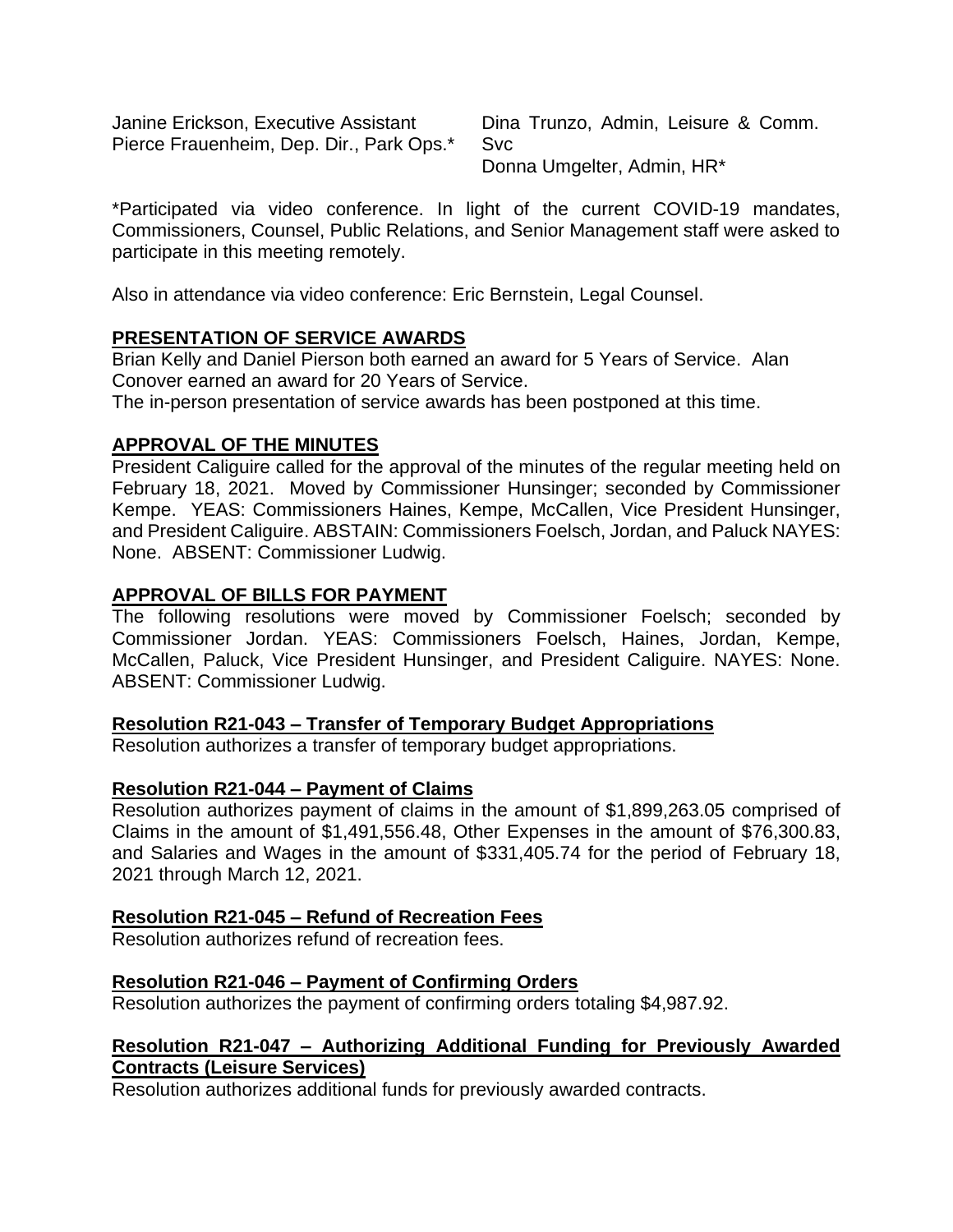# **Resolution R21-048 – Authorizing Additional Funding for Previously Awarded Contracts (Golf)**

Resolution authorizes additional funds for previously awarded contracts.

### **Resolution R21-049 – Authorizing Additional Funding for Previously Awarded Contracts (Administration)**

Resolution authorizes additional funds for previously awarded contracts.

# **Resolution R21-050 – Authorizing Additional Funding for Previously Awarded Contracts (Park Operations)**

Resolution authorizes additional funds for previously awarded contracts.

# **Resolution R21-051 – Amending and Cancelling Certification of Funds for Previously Awarded Contracts**

Resolution cancels and amends certification of funds for previously awarded contracts.

# **DIRECTOR'S REPORT**

Director Soriano submitted a report for the month of March 2021.

Director Soriano stated the Leisure Services Committee met to review a request to hold Flags for Heroes at Skillman Park by Montgomery Rotary, requests received to rent the bandshell at Duke Island Park, and requests to hold movies in the park. The request for the Flags for Heroes was looked upon favorably pending further review. The requests to rent the bandshell and hold movies in the park were denied by the Leisure Services Committee.

# **CORRESPONDENCE**

- 1. Email forwarded from Bridgewater Council President, Filipe Pedroso received from Bridgewater-Raritan High School Sophomore, Michael Heacock regarding the deteriorating condition of the Hockey Rink located at the Greenway Park and request for repair of same.
- 2. Email received from Raritan Township Coucilman, Pablo Orozco, informing Park Commission of an offer from developer of new apartment complex in Raritan to fund rehabilitation of two tennis courts on corner of First Ave. in Raritan and feasibility of doing same.
- **3.** Email received from VanCleef Engineer, Stanley Schrek, questioning viability of rehabilitating two tennis courts on the corner of First Ave. in Raritan with funding received from neighboring apartment developer.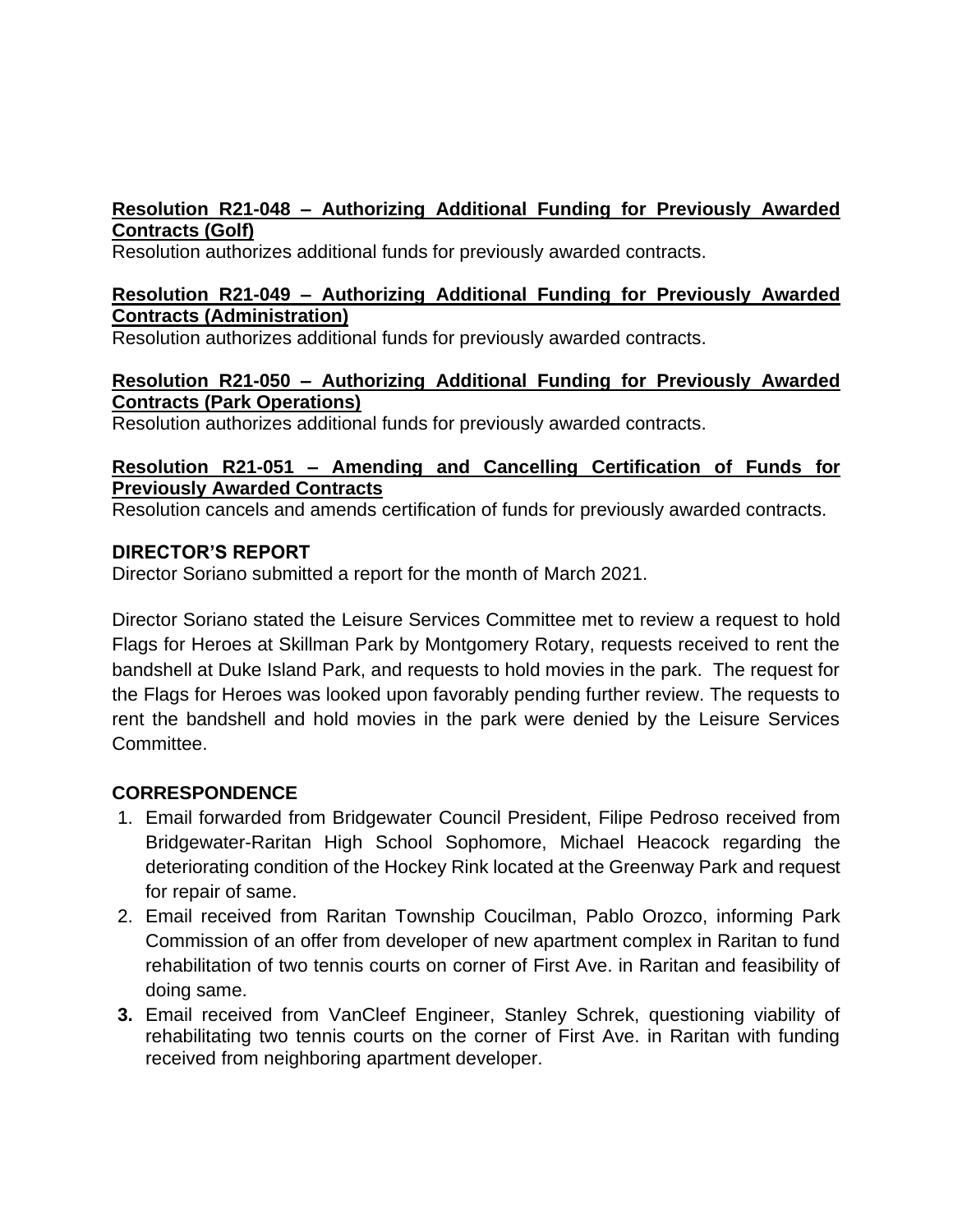# **CONSENT AGENDA**

#### **RESOLUTIONS**

The following resolutions were moved by Commissioner Foelsch; seconded by Commissioner Paluck. YEAS: Commissioners Foelsch, Haines, Jordan, Kempe, McCallen, Paluck, Vice President Hunsinger, and President Caliguire. NAYES: None. ABSENT: Commissioner Ludwig.

#### **Resolution R21-052 – Creating New Position of Information Management Systems Supervisor**

Resolution installs Steven Crofts in the new position of Information Management Systems Supervisor.

#### **Resolution R21-053 – Creating New Position of Information Management Network Supervisor**

Resolution installs David Metch in the new position of Information Management Network Supervisor.

#### **Resolution R21-054 - Authorizing the Submission of a Grant Application to the National Environmental Education Foundation and Acceptance of Funding if Awarded**

Resolution authorizes the Park Commission to apply for grant funding from the National Environmental Education Foundation.

### **Resolution R21-055 – Adopting Facilities Use Policy**

Resolution adopts a revised Facilities Use Policy.

### **Resolution R21-056 – Awarding the Second Year of a Two-Year Contract for Golf Course Accessories**

Resolution awards contract to Site One Landscape Supply and Grass Roots.

#### **Resolution R21-057 – Awarding the Second Year of a Two-Year Contract for Irrigation System Repair Parts**

Resolution awards contract to Site One Landscape Supply, Storr Tractor Co., and Aquarius Supply Inc. with costs not to exceed \$12,000.00.

#### **Resolution R21-058 – Authorizing use of County Contract for Purchase of Safety Equipment**

Resolution authorizes purchases from Aramsco, Inc. and The Glove and Safety People with costs not to exceed \$500.00.

### **Resolution R21-059 – Awarding Second Year of a Three-Year Contract to Furnish and Deliver Plumbing and Electrical Services**

Resolution awards contract for Electrical Services to A&S Service Co. Inc. (primary) and Oxford Electrical Contractors Inc (secondary) with costs not to exceed \$1,000.00 and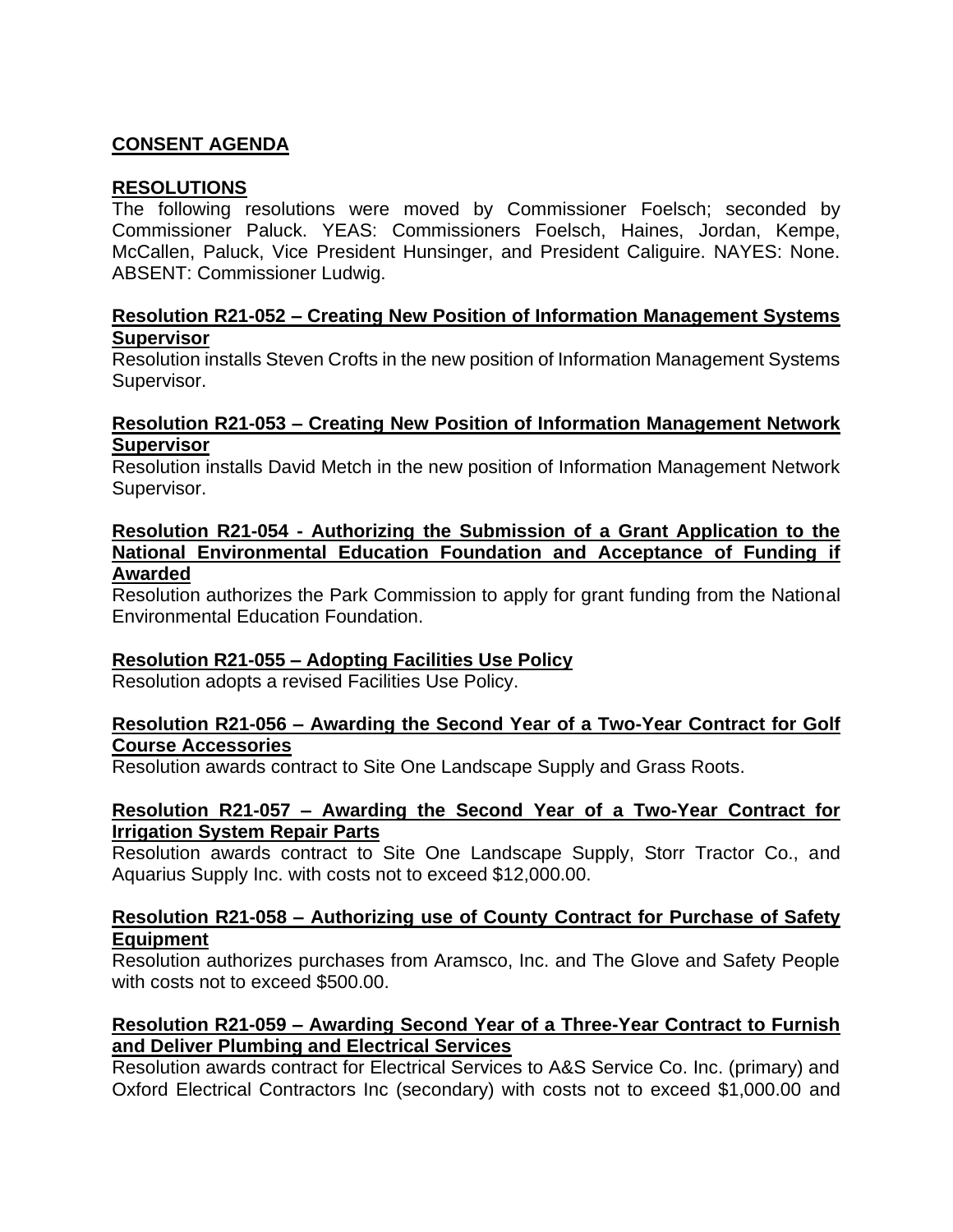awards a contract for Plumbing Services to Magic Touch Construction Co. (primary) and Robert Griggs Plumbing (secondary) with costs not to exceed \$2,390.32.

#### **Resolution R21-060 – Authorizing use of County Contract for Purchase of Flags, Grave Markers, and Flagpole Repairs**

Resolution authorizes purchases from Conserv Flag co., Gates Flag & Banner, The Collins Group and Office Penny, LLC.

#### **Resolution R21-061 – Authorizing use of County Contract for Purchase of Golf Course and Park Maintenance Materials**

Resolution authorizes purchases from Tuckahoe Sand & Gravel Co., Inc. and Partec Peat Corp. with costs not to exceed \$10,000.00.

## **Resolution R21-xxx – Authorizing use of County Contract for Purchase of Traffic Control Signs, Supports, Hardware, and Safety Devices**

Resolution authorizes purchases from Lightle Enterprises of Ohio, LLC and Garden State Highway Products.

## **Resolution R21-063 – Correcting Resolution R20-63**

Resolution corrects the contract term for EZ GO from April 1, 2020 to March 31, 2024 to June 1, 2020 to May 31, 2024.

### **Resolution R21-064 – Authorizing use of County Contract for Purchase of Roll-off Containers, Flatbed Dumpsters and Chipper Dumpsters**

Resolution authorizes purchases from Omaha Standard and Wastequip with costs not to exceed \$14,663.00.

## **Resolution R21-065 – Authorizing use of Educational Services Commission of NJ Contract for Purchase of Vehicle Service Lifts and Accessories**

Resolution authorizes purchase from Stretil-Koni USA, Inc. with cost not to exceed \$34,666.96.

### **COMMITTEE REPORTS**

### **CFO's Report**

Commissioner Hunsinger, Chair of the Committee, submitted a report for the month of February 2021.

Director Soriano reported that he conducted 2021 Budget planning meetings this week with each department and will meet with County Administrator and Park Commission CFO tomorrow to review.

### **HUMAN RESOURCES**

Commissioner Haines, Chair of the Committee, submitted a report for the month of February 2021.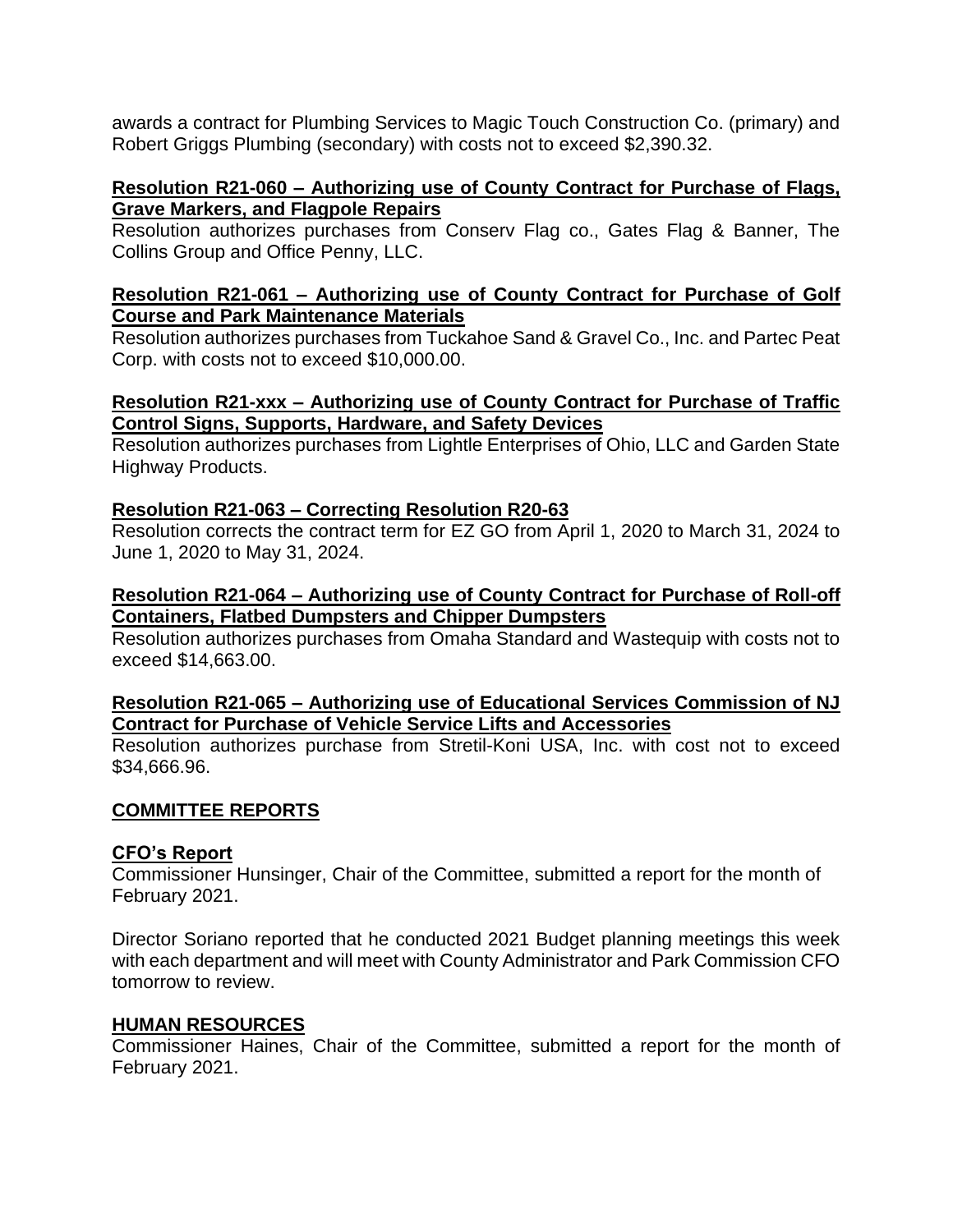### **LEISURE SERVICES**

Commissioner Hunsinger, Chair of the Committee, submitted a report for the month of February 2021.

## **GOLF MANAGEMENT**

Commissioner Paluck, Chair of the Committee, submitted a report for the month of February 2021.

Bob Ransone, Deputy Director, Golf Management, reported that all golf courses are now open with the exception of Warrenbrook, which he anticipates opening on March 29<sup>th</sup>.

## **INFORMATION MANAGEMENT**

Commissioner McCallen, Chair of the Committee, submitted a report for the month of February 2021.

## **VISITOR SERVICES**

Commissioner Haines, Chair of the Committee, submitted a report for the month of February 2021.

Pierce Frauenheim, Deputy Director, Park Operations, reported that parks have been busy with the nicer weather. The Park Rangers have been monitoring park locations and have, on occasion, closed Sourland Mountain Preserve for reaching parking capacity. Both Park Maintenance staff and Park Rangers have been doing trail maintenance at Sourland Mountain Preserve and Washington Valley Park. JORBA has assisted with trail maintenance at Washington Valley Park. JORBA also installed a bicycle repair station at the kiosk at the trail entrance at Sourland Mountain Preserve.

### **PROPERTY MANAGEMENT**

Director Soriano will be meeting with the Property Management Committee immediately following this meeting to discuss a deer depredation permit request from farm licensee, Rich Norz on the South Branch Reserve farm parcel.

# **PLANNING AND LAND ACQUISITION**

Commissioner Haines, Chair of the Committee, submitted a report for February 2021.

# **CAPITAL FACILIITES – CONSTRUCTION and ENGINEERING**

Commissioner McCallen, Chair of the Committee, submitted a report for February 2021.

# **PARK MAINTENANCE & HORTICULTURE**

Commissioner Hunsinger, Chair of the Committee, submitted a report for February 2021.

Pierce Frauenheim, Deputy Director, Park Operations, is addressing the deteriorating conditions at the skating rink at the Greenway Park. Commissioner McCallen and Pierce will be working with the Leisure Services Committee and County Engineering to assess options.